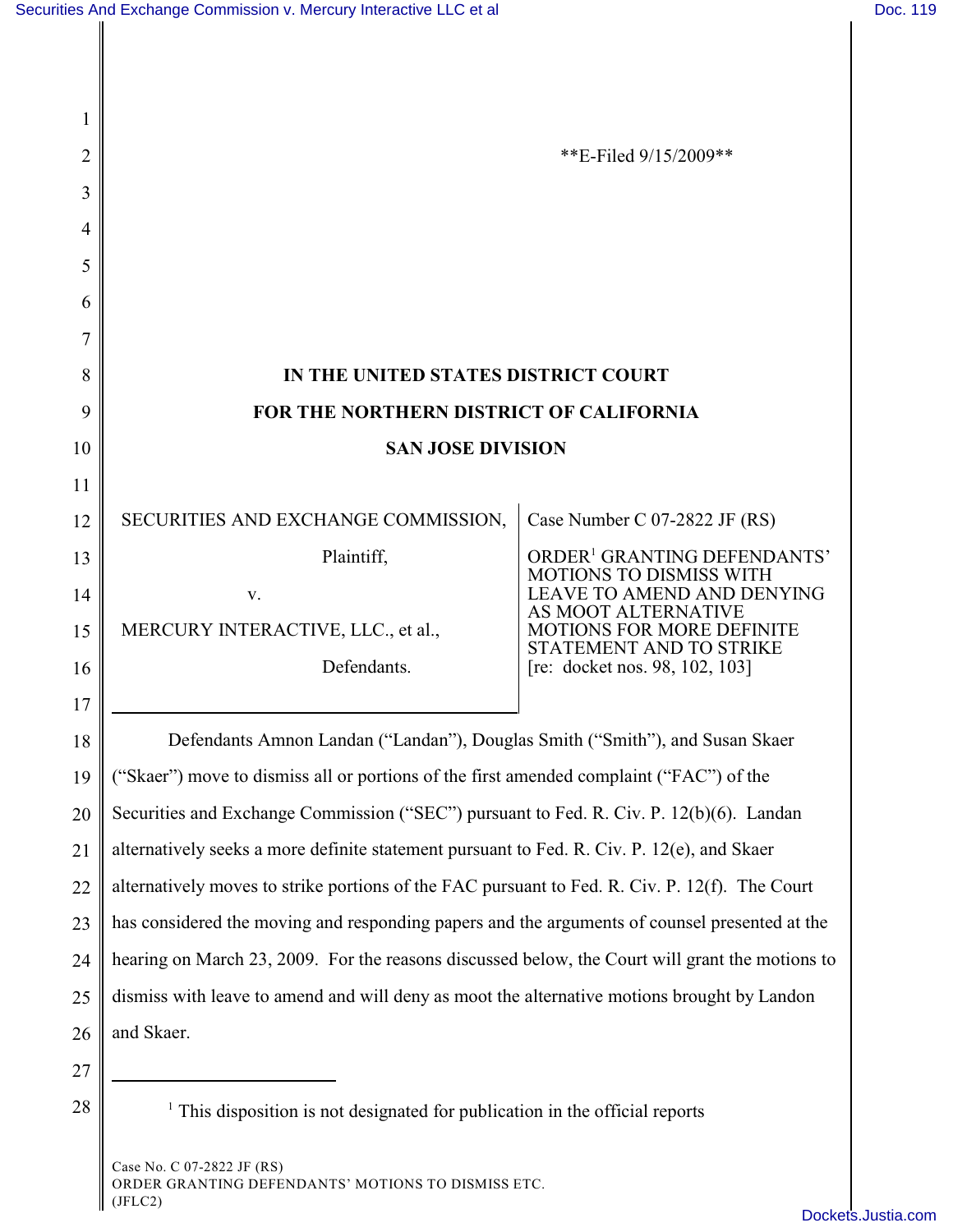## **I. BACKGROUND**

2 3 4 5 6 7 8 9 10 11 12 13 14 The SEC commenced this civil action on May 31, 2007, alleging that Mercury Interactive, LLC ("Mercury")<sup>2</sup> and four of its senior executives had committed numerous violations of the Securities Exchange Act of 1934 ("Exchange Act") and the Securities Act of 1933 ("Securities Act") in the course of implementing a stock options backdating scheme. The SEC's allegations regarding that scheme are described at length in this Court's prior order issued September 30, 2008 ("September 30 Order") and need not be repeated in detail here. In brief, the SEC alleges that under Generally Accepted Accounting Principles ("GAAP"), a company is required to record a compensation expense each time it grants a stock option with an exercise price below the stock's market price on the grant date; such options are referred to herein as "backdated" or "in-the-money" options. FAC ¶¶ 19-20. Mercury and the four individual defendants allegedly orchestrated forty-five such option grants between 1997 and April 2002 while concealing the in-the-money nature of the grants and thus concealing associated compensation expenses of \$258 million. FAC ¶¶ 44, 100.

15 16 17 18 19 20 21 22 23 24 Mercury and one of the individual defendants, Sharlene Abrams ("Abrams"), have entered into separate stipulated judgments providing for the payment of significant civil penalties  $($28,000,000$  by Mercury and  $$2,287,914$  by Abrams) as well as permanent injunctive relief.<sup>3</sup> The remaining individual defendants are Landan, the company's Chief Executive Officer ("CEO") from 1997 through November 2005; Smith, the Chief Financial Officer ("CFO") from November 2001 through November 2005; and Skaer, who acted as Mercury's general counsel and secretary from November 2000 through November 2005, and prior to that as outside counsel from October 1996 through November 2000. All three of these individuals moved to dismiss the original complaint, which motions were granted in part and denied in part in the September 30 Order. The Court concluded that the SEC adequately had alleged claims pursuant to  $\S 17(a)$  of

- 25
- 26 27

<sup>&</sup>lt;sup>2</sup> Formerly known as Mercury Interactive, Inc.

<sup>28</sup> <sup>3</sup> The stipulated judgments state expressly that Mercury and Abrams do not admit or deny the allegations of the complaint.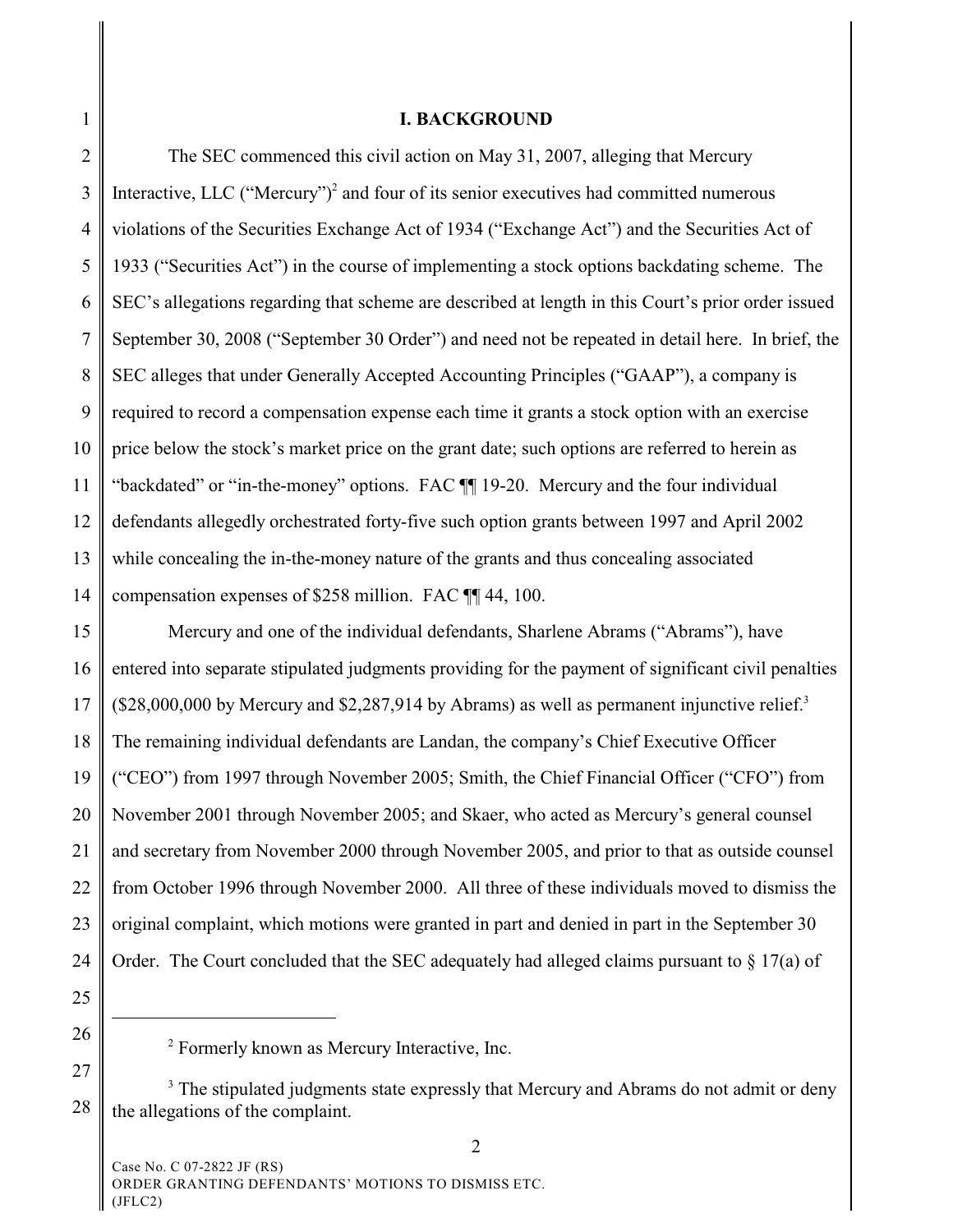1 2 3 the Securities Act, § 10(b) of the Exchange Act, and § 302 of the Sarbanes Oxley Act of 2002. However, the Court dismissed with leave to amend the SEC's claims pursuant to several other statutory provisions.

4 5 6 7 8 9 10 11 12 13 14 15 16 17 18 19 The SEC filed the operative FAC on October 30, 2008, alleging claims for: (1) fraud in connection with the offer or sale of Mercury stock in violation of  $\S 17(a)$  of the Securities Act; (2) fraud in the purchase or sale of Mercury stock in violation of § 10(b) of the Exchange Act and Rule 10b-5 thereunder; (3) record keeping violations of  $\S$  13(b)(5) of the Exchange Act and Rule 13b2-1 thereunder; (4) making false or misleading statements or omissions in connection with an audit in violation of Exchange Act Rule 13b2-2; (5) fraud in the filing of annual and quarterly reports in violation of § 13(a) of the Exchange Act and Rules 12b-20, 13a-1 and 13a-13 thereunder; (6) providing false certifications of Forms 10-K and 10-Q in violation of Exchange Act Rule 13a-14; (7) record keeping violations of § 13(b)(2)(A) of the Exchange Act; (8) failure to maintain internal accounting controls in violation of  $\S 13(b)(2)(B)$  of the Exchange Act; (9) violation of reporting requirements of  $\S$  16(a) of the Exchange Act and Rule 16a-3 thereunder; (10) fraud in the solicitation of proxies in violation of  $\S 14(a)$  of the Exchange Act and Rule 14a-9 thereunder; and (11) repayment under § 304 of the Sarbanes-Oxley Act. The SEC seeks permanent injunctive relief, disgorgement of wrongfully obtained benefits plus prejudgment interest, civil monetary penalties, an order precluding the individual defendants from serving as officers or directors of any public company, and repayment of bonuses and stock profits.

20 21 22 23 Landan moves to dismiss the ninth and eleventh claims or, in the alternative, for a more definite statement of the eleventh claim. Smith moves to dismiss the ninth, tenth and eleventh claims. Skaer moves to dismiss all claims against her or, in the alternative, to strike certain allegations from the FAC.

24

## **II. MOTIONS TO DISMISS**

25 **A. Legal Standard**

26 27 28 Dismissal under Fed. R. Civ. P. 12(b)(6) "is appropriate only where the complaint lacks a cognizable legal theory or sufficient facts to support a cognizable legal theory." *Mendiondo v. Centinela Hosp. Medical Center*, 521 F.3d 1097, 1104 (9th Cir. 2008). For purposes of a motion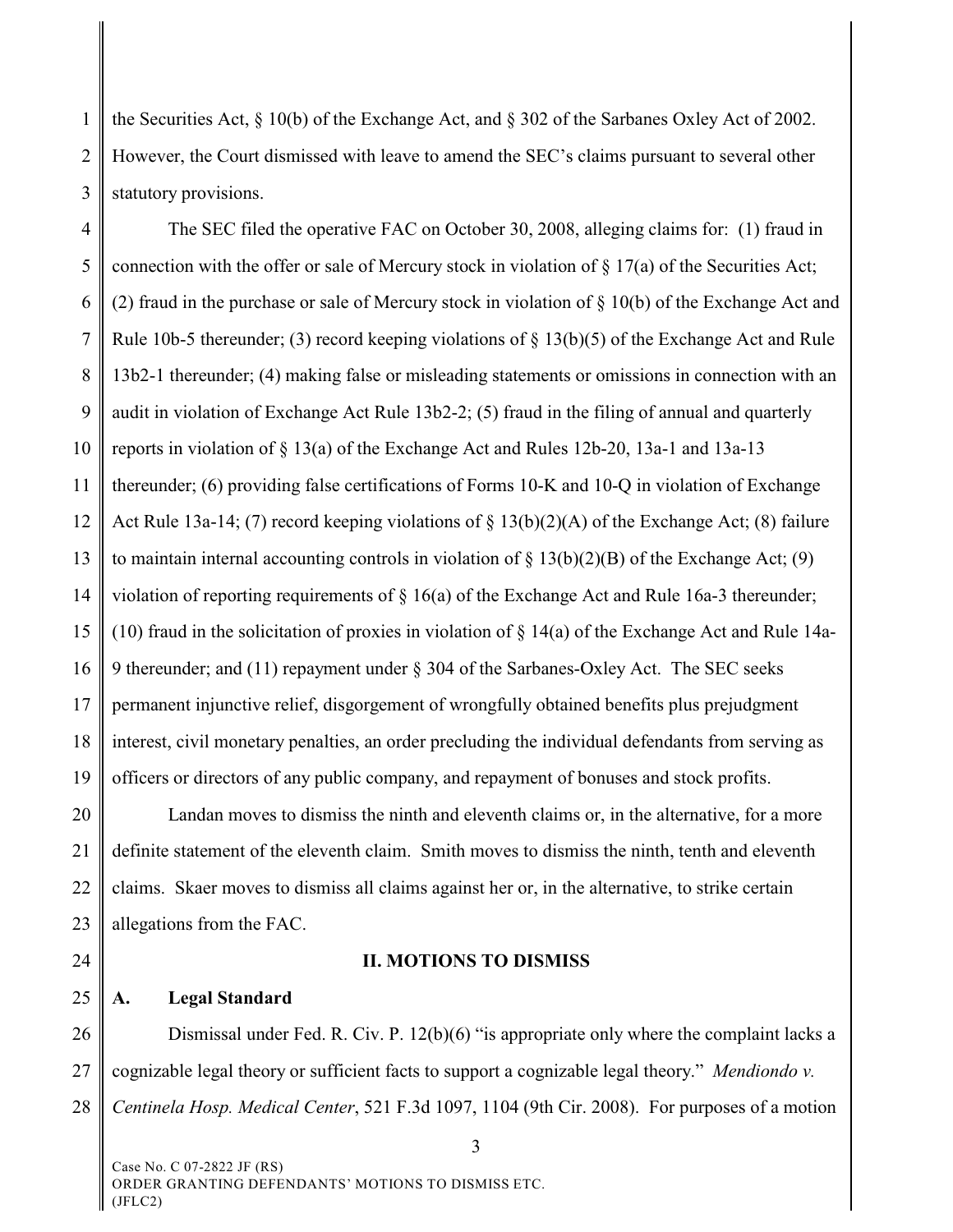1 2 3 4 5 6 7 8 9 10 11 12 13 to dismiss, the plaintiff's allegations are taken as true, and the court must construe the complaint in the light most favorable to the plaintiff. *Jenkins v. McKeithen*, 395 U.S. 411, 421 (1969). At the same time, "[w]hile a complaint attacked by a Rule 12(b)(6) motion to dismiss does not need detailed factual allegations, a plaintiff's obligation to provide the 'grounds' of his 'entitle[ment] to relief' requires more than labels and conclusions, and a formulaic recitation of the elements of a cause of action will not do." *Bell Atlantic Corp. v. Twombly*, 550 U.S. 544, 555 (2007) (internal citations omitted). Thus, a court need not accept as true conclusory allegations, unreasonable inferences, legal characterizations, or unwarranted deductions of fact contained in the complaint. *Clegg v. Cult Awareness Network*, 18 F.3d 752, 754-755 (9th Cir. 1994). "[W]here the well-pleaded facts do not permit the court to infer more than the mere possibility of misconduct, the complaint has alleged – but it has not 'show[n]' – 'that the pleader is entitled to relief." *Ashcroft v. Iqbal*, U.S. , 129 S.Ct. 1937, 1950 (2009) (quoting Fed. R. Civ. P.  $8(a)(2)$ ).

14 15 16 17 18 19 20 21 22 23 24 A heightened pleading standard applies to claims of fraud. Fed. R. Civ. P. 9(b) (requiring that when alleging fraud a party must "state with particularity the circumstances constituting fraud"). This standard extends to claims grounded in fraud, that is, claims in which fraudulent conduct serves as an element. *See In re Stac Elecs. Sec. Litig.*, 89 F.3d 1399, 1404-05 (9th Cir. 1996). To meet this standard, the plaintiff must allege the "who, what, where, when, and how" of the fraudulent conduct. *Vess v. Ciba-Geigy Corp.*, 317 F.3d 1097, 1106 (9th Cir. 2003). However, "[m]alice, intent, knowledge, and other conditions of a person's mind may be alleged generally." Fed. R. Civ. P. 9(b). Thus the SEC may allege scienter in conclusory fashion. *SEC v. Levin*, 232 F.R.D. 619, 623 (C.D. Cal. 2005) (holding that "the complaint need only state that the required scienter existed"); *see also SEC v. ICN Pharmaceuticals, Inc.*, 84 F. Supp. 2d 1097, 1098-99 (C.D. Cal. 2000).4

- 25
- 26

<sup>27</sup> 28 <sup>4</sup> The Private Securities Litigation Reform Act ("PSLRA") imposes more stringent pleading requirements in private actions for securities fraud; the PSLRA does not apply to actions brought by the SEC. *ICN Pharmaceuticals*, 84 F. Supp. 2d at 1099.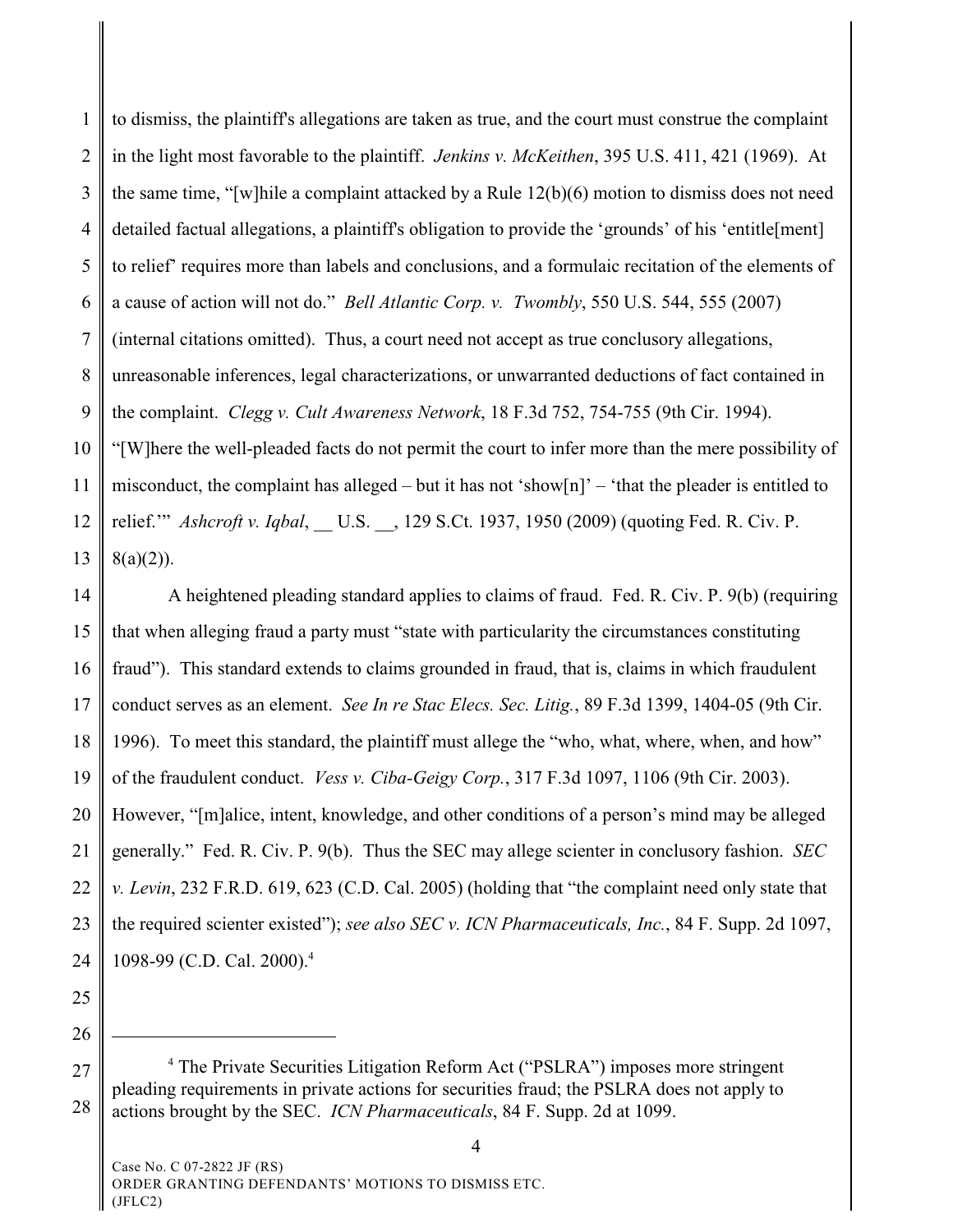## **B. Ninth Claim**

2 3 4 5 6 7 8 9 10 11 Landan and Smith move to dismiss the ninth claim, alleging violations of  $\S$  16(a) of the Exchange Act, 15 U.S.C. § 78p(a), and Rule 16a-3 thereunder, 17 C.F.R. § 240.16a-3. Those provisions require officers, directors, and beneficial owners of more than ten percent of any class of equity security registered pursuant to  $\S$  12 of the Exchange Act to file periodic reports disclosing any change of beneficial ownership of those securities. The SEC alleges that each grant or exercise of stock options required the filing of Forms 3 and  $4<sup>5</sup>$  with the SEC, FAC  $\P$  178; that the individual defendants in fact filed the requisite Forms 3 and 4, FAC ¶ 179; but that the individual defendants nonetheless violated § 16(a) and Rule 16a-3 because the Forms 3 and 4 "contained false or misleading statements with respect to the options' grant dates, expiration dates and exercise prices," FAC ¶ 179.

12 13 14 15 16 17 18 19 20 21 These allegations are insufficient to state a claim. The Court previously dismissed the ninth claim, among others, for failure to identify with particularity the documents that are the bases for the claim. The SEC has not cured this defect; although it alludes generally to "Forms 3 and 4" filed by the individual defendants, and refers to several preceding paragraphs, the ninth claim does not identify with particularity which Forms 3 and 4 are at issue for each individual defendant. Moreover, the SEC does not allege that the Forms 3 and 4 that were filed by the individual defendants failed to make accurate disclosures regarding changes in beneficial ownership. As long as the forms disclosed each grant and exercise of an option, it is unclear how the forms could give rise to liability under these provisions even if the compensation expenses for the grants were not properly recorded.

22 23 24 25 The SEC argues that  $\S 16(a)$  and Rule 16a-3 require not only that the appropriate forms be filed but also that the information provided on the forms be true and correct. *See SEC v. Shattuck Denn Mining*, 297 F. Supp. 470, 477 (S.D.N.Y. 1968) ("The failure to file proper Form 4 statements, and make complete disclosure in similar statements actually filed, constitutes a

26

<sup>27</sup> 28  $5$  Rule 16a-3 provides that an initial statement by an insider is to be made on Form 3, and subsequent statements of changes in beneficial ownership are to be made on Form 4 or Form 5. 17 C.F.R § 240.16a-3.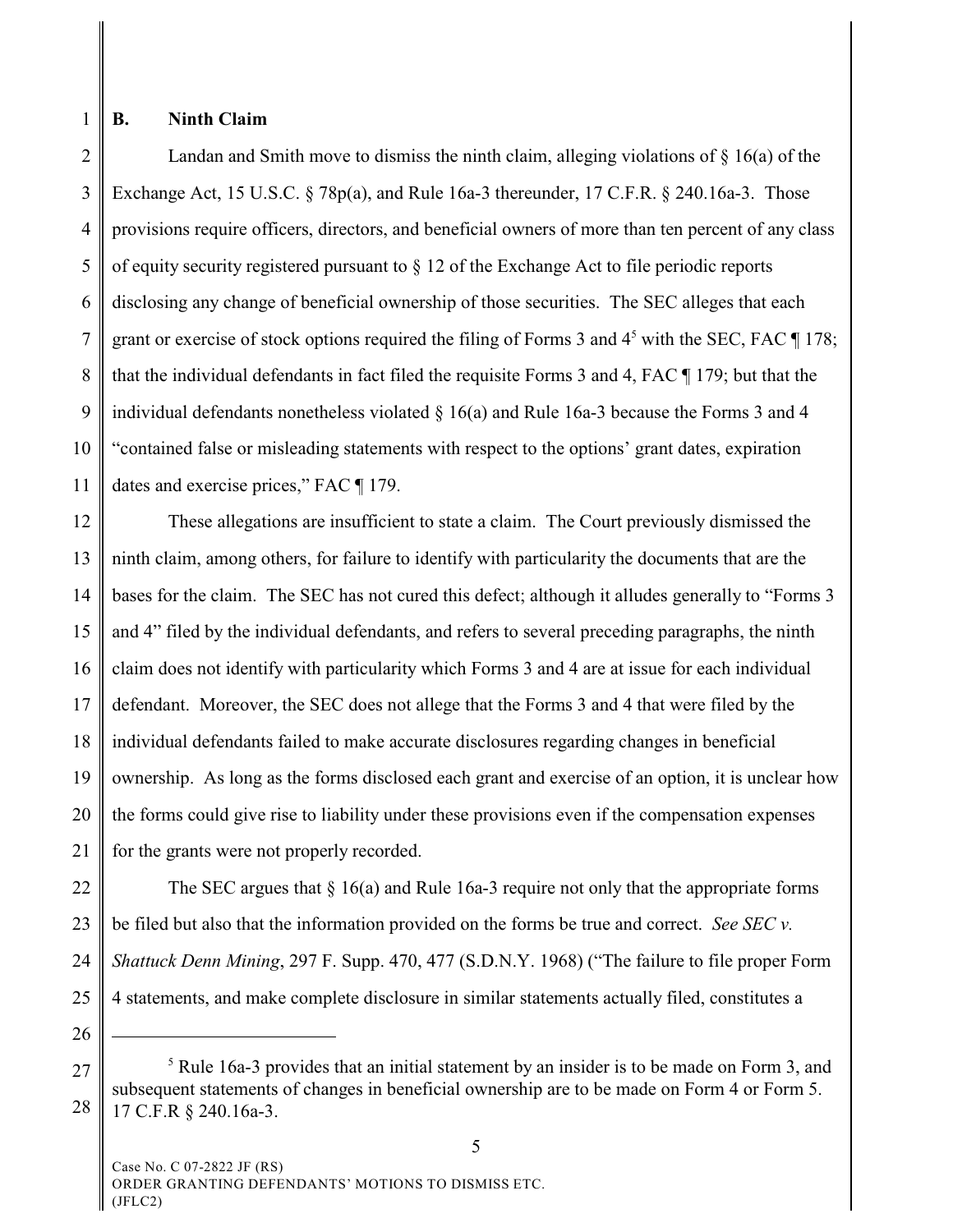| $\mathbf{1}$   | violation of section $16(a)$ ."). The Court agrees insofar as the SEC is asserting that the                                                                                                                                                               |  |  |
|----------------|-----------------------------------------------------------------------------------------------------------------------------------------------------------------------------------------------------------------------------------------------------------|--|--|
| $\overline{2}$ | information regarding changes in beneficial ownership provided in the Forms 3 and 4 must be                                                                                                                                                               |  |  |
| 3              | accurate. However, it is not clear from the FAC that the individual defendants filed any Forms 3                                                                                                                                                          |  |  |
| $\overline{4}$ | or 4 as to which such information was not accurate. Accordingly, the ninth claim is subject to                                                                                                                                                            |  |  |
| 5              | dismissal for failure to state a claim upon which relief may be granted. At the hearing, counsel                                                                                                                                                          |  |  |
| 6              | for the SEC represented that the SEC could plead the particular Forms 3 and 4 giving rise to                                                                                                                                                              |  |  |
| 7              | liability as to each defendants. Accordingly, the ninth claim will be dismissed with leave to                                                                                                                                                             |  |  |
| 8              | amend.                                                                                                                                                                                                                                                    |  |  |
| 9              | Landon asserts that even assuming that the ninth claim can be amended to cure the                                                                                                                                                                         |  |  |
| 10             | defects noted above, the claim is time-barred under 28 U.S.C. § 2462, which provides as follows:                                                                                                                                                          |  |  |
| 11             | Except as otherwise provided by Act of Congress, an action, suit or proceeding for<br>the enforcement of any civil fine, penalty, or forfeiture, pecuniary or otherwise,                                                                                  |  |  |
| 12             | shall not be entertained unless commenced within five years from the date when<br>the claim first accrued if, within the same period, the offender or the property is<br>found within the United States in order that proper service may be made thereon. |  |  |
| 13             |                                                                                                                                                                                                                                                           |  |  |
| 14             | 28 U.S.C. § 2462. The Court previously addressed the effect of § 2462 in its September 30                                                                                                                                                                 |  |  |
| 15             | Order, concluding that (a) there is an open question as to the statute's application in this case,                                                                                                                                                        |  |  |
| 16             | and (b) even assuming that the statute does apply, and is not subject to equitable tolling, the                                                                                                                                                           |  |  |
| 17             | statute does not apply to some forms of relief sought by the SEC, such as injunctive relief and                                                                                                                                                           |  |  |
| 18             | disgorgement of ill-gotten gains. September 30 Order at 5-7. Landon's renewed arguments as to                                                                                                                                                             |  |  |
| 19             | these issues have not persuaded the Court to change its ruling. <sup>6</sup>                                                                                                                                                                              |  |  |
| 20             | $\mathbf{C}$ .<br><b>Tenth Claim</b>                                                                                                                                                                                                                      |  |  |
| 21             | Only Smith moves to dismiss the tenth claim, alleging violations of $\S$ 14(a) of the                                                                                                                                                                     |  |  |
| 22             | Exchange Act, 15 U.S.C. § 78n(a), and Rule 14a-9 thereunder, 17 C.F.R. § 240.14a-9. Those                                                                                                                                                                 |  |  |
| 23             | provisions impose liability for the issuance of proxy statements containing materially false or                                                                                                                                                           |  |  |
| 24             | misleading statements. To state a claim under $\S14(a)$ , a plaintiff must show that (1) the                                                                                                                                                              |  |  |

<sup>26</sup> 27 28 Landon asserts that the SEC will not be able to make the requisite showing to obtain <sup>6</sup> injunctive relief or disgorgement. Landon may be correct. However, whether the SEC can prevail on the merits of its claims is a separate question distinct from whether those claims are time-barred.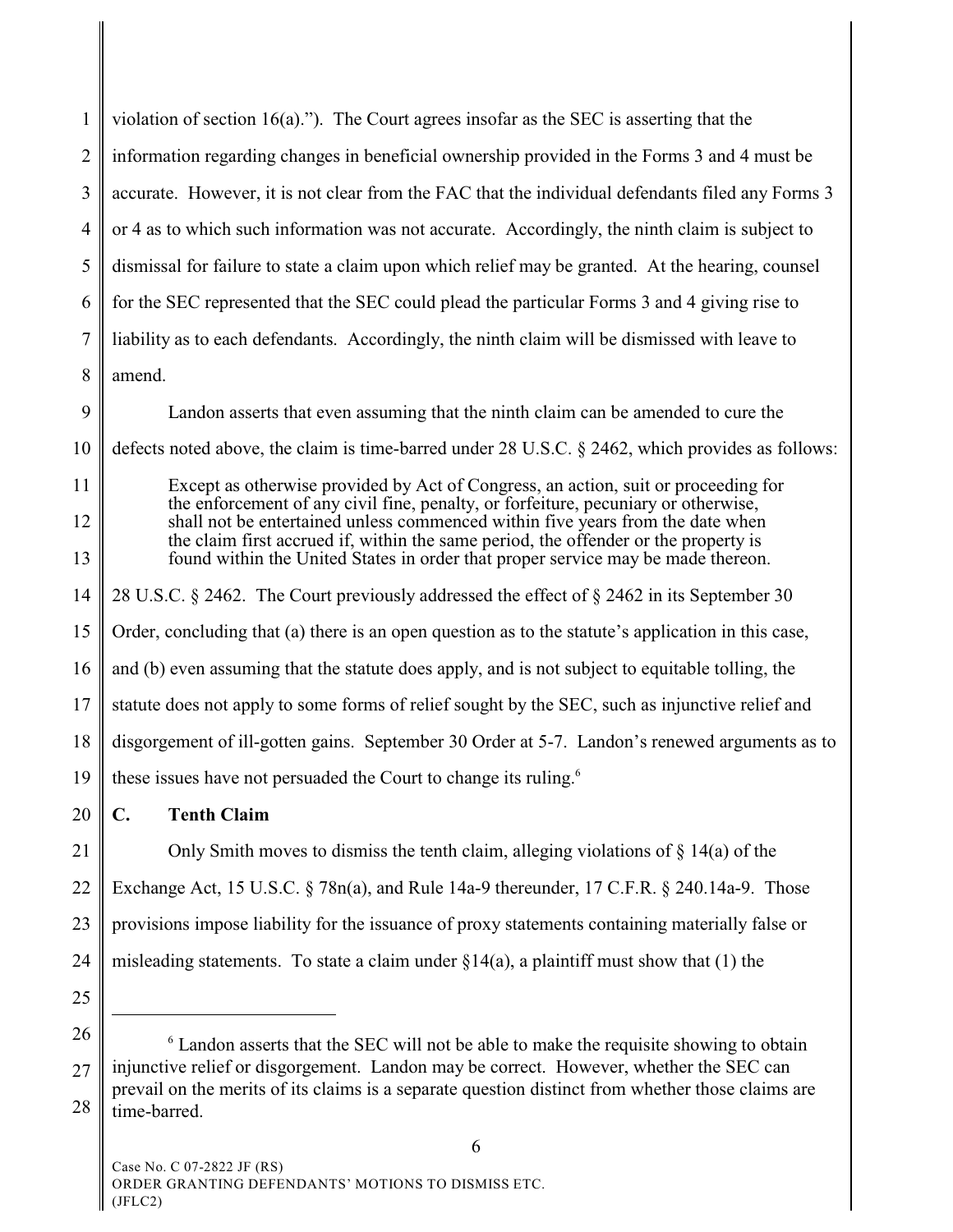1 2 3 4 5 6 7 8 9 10 11 defendant made a material misrepresentation or omission in a proxy statement, (2) the misrepresentation or omission was made with the requisite level of culpability, and (3) the misrepresentation or omission was an essential link in the accomplishment of a transaction proposed in the proxy solicitation. *Desaigoudar v. Meyercord*, 223 F.3d 1020, 1022 (9th Cir. 2000). Each of these requirements – and the "essential link" requirement in particular – reflects the purpose of section 14(a), which is to prevent corporate management "from obtaining authorization for corporate action by means of deceptive or inadequate disclosure of proxy solicitation." *J.I. Case Co. v. Borak*, 277 U.S. 426, 431 (1964).The essential link requirement can "only be established when the proxy statement at issue *directly authorizes* the loss-generating corporate action." *Hulliung v. Bolen*, 548 F. Supp. 2d 336, 341 (N.D. Tex. 2008) (emphasis added).

12 13 14 15 16 17 18 19 20 21 22 23 24 25 26 27 28 The SEC alleges that the individual defendants solicited proxies by means of proxy statements containing false and misleading representations. FAC ¶ 185. However, the tenth claim does not allege with particularity which proxy statements are at issue for each individual defendant. Moreover, with respect to Smith, it appears that the only two proxy statements filed after he became the CFO were filed *after* the alleged backdating had ceased; thus it is unclear how those proxy statements could have been an essential link in the execution of a backdating transaction. *See Hulliung*, 548 F. Supp. 2d at 340 (holding that it was "simply illogical to suggest that Proxies could be an 'essential link' to  $-$  i.e., directly authorize – corporate actions that were taken three years or more *before* any of the proxies were distributed"); *In re iBasis, Inc. Deriv. Litig.*, 532 F. Supp. 2d 214, 222-23 (D. Mass. 2007) (dismissing § 14(a) claim because any fallout associated with the alleged backdating would have occurred regardless of disclosure, and because plaintiffs had failed to allege that any backdated options were issued in connection with the challenged proxy statement). Accordingly, the tenth claim is subject to dismissal with respect to Smith. Based upon the facts alleged in the amended complaint, it does not appear that the SEC will be able to state a viable  $\S 14(a)$  claim against Smith. However, the Court will afford the SEC one final opportunity to do so before dismissing this claim without leave to amend.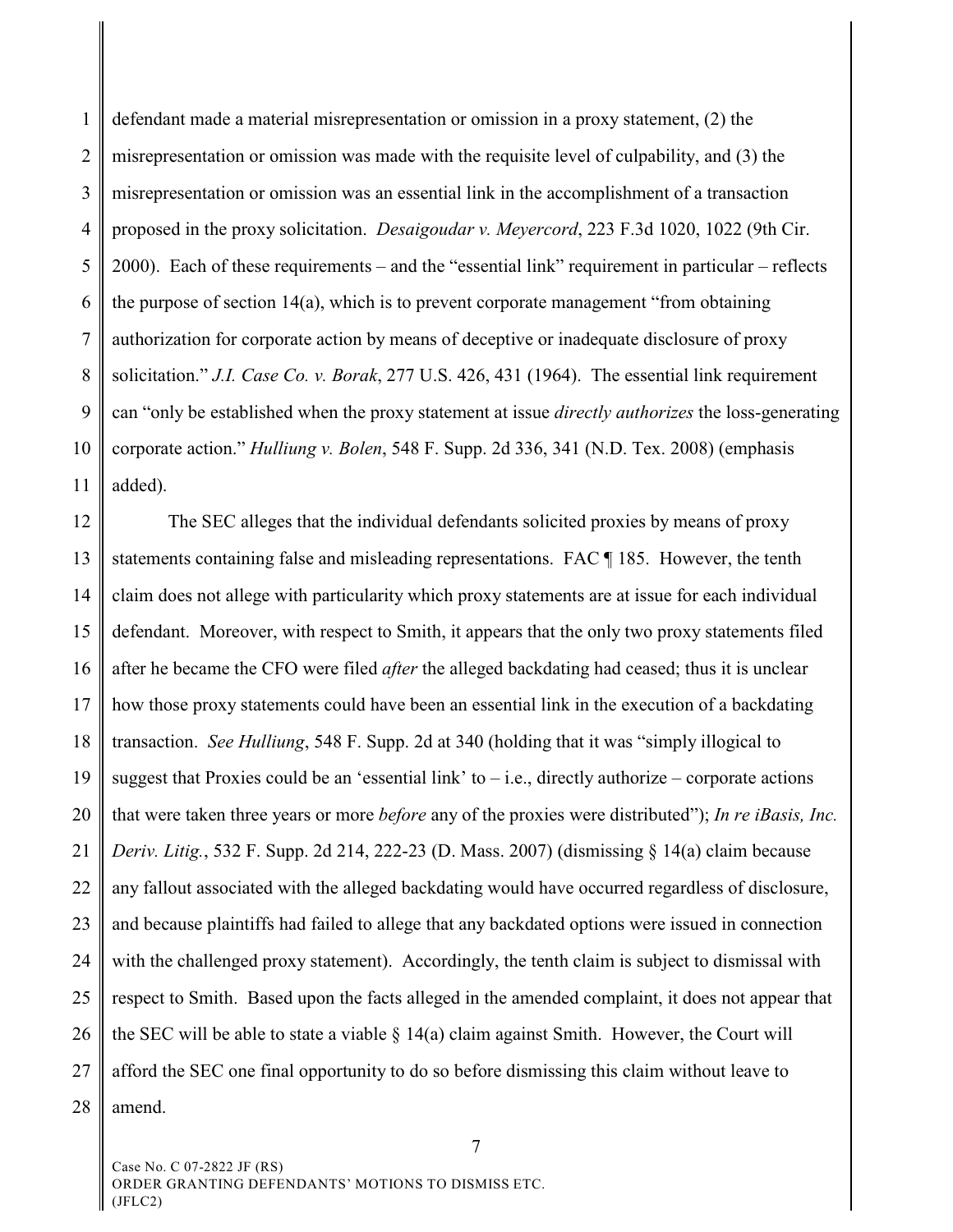## 1 **D. Eleventh Claim**

2 3 4 5 6 7 8 9 10 11 12 13 14 15 16 17 18 19 20 21 22 23 24 25 26 27 28 Landan and Smith move to dismiss the eleventh claim, seeking reimbursement for bonuses and stock profits pursuant to § 304 of the Sarbanes-Oxley Act, 15 U.S.C. § 7243. That section provides in relevant part as follows: If an issuer is required to prepare an accounting restatement due to the *material noncompliance of the issuer, as a result of misconduct, with any financial reporting requirement* under the securities laws, the chief executive officer and chief financial officer of the issuer shall reimburse the issuer for– (1) any bonus or other incentive-based or equity-based compensation received by that person from the issuer during the 12-month period *following the first public issuance or filing* with the Commission (whichever first occurs) of the financial document embodying such financial reporting requirement; and (2) any profits realized from the sale of securities of the issuer during that 12 month period. 15 U.S.C. § 7243(a) (emphasis added). The SEC alleges that: Mercury restated its financial results for fiscal years 2002-2004 inclusive, and restated selected financial data for fiscal years 2000-2003 inclusive, FAC ¶ 190; the restatements resulted from Mercury's failure to disclose in annual and quarterly reports \$258 million in compensation expenses associated with backdated stock options, FAC ¶¶ 191-192; Landan and Smith served as Mercury's CEO and CFO, respectively, during this time frame, FAC ¶ 193; and Landan and Smith received bonuses and realized stock profits during the twelve months following the filing of each of the annual and quarterly reports that failed to disclose the subject compensation expenses, FAC ¶ 194. Defendants contend that the misconduct underpinning the  $\S$  304 claim is the alleged backdating; that all such backdating occurred prior to July 30, 2002, the date upon which § 304 was enacted; and thus that applying  $\S 304$  in this case would constitute an impermissible retroactive application of the statute. The SEC appears to concede that  $\S 304$  may not be applied retroactively, but it asserts that it was not the backdating itself that constituted the actionable misconduct, but rather the filing of statements concealing the resulting compensation expenses; the SEC contends that because many such statements were filed after the enactment of  $\S 304$  the statute properly may be applied. The Court agrees with the parties that § 304 may not be applied retroactively. "In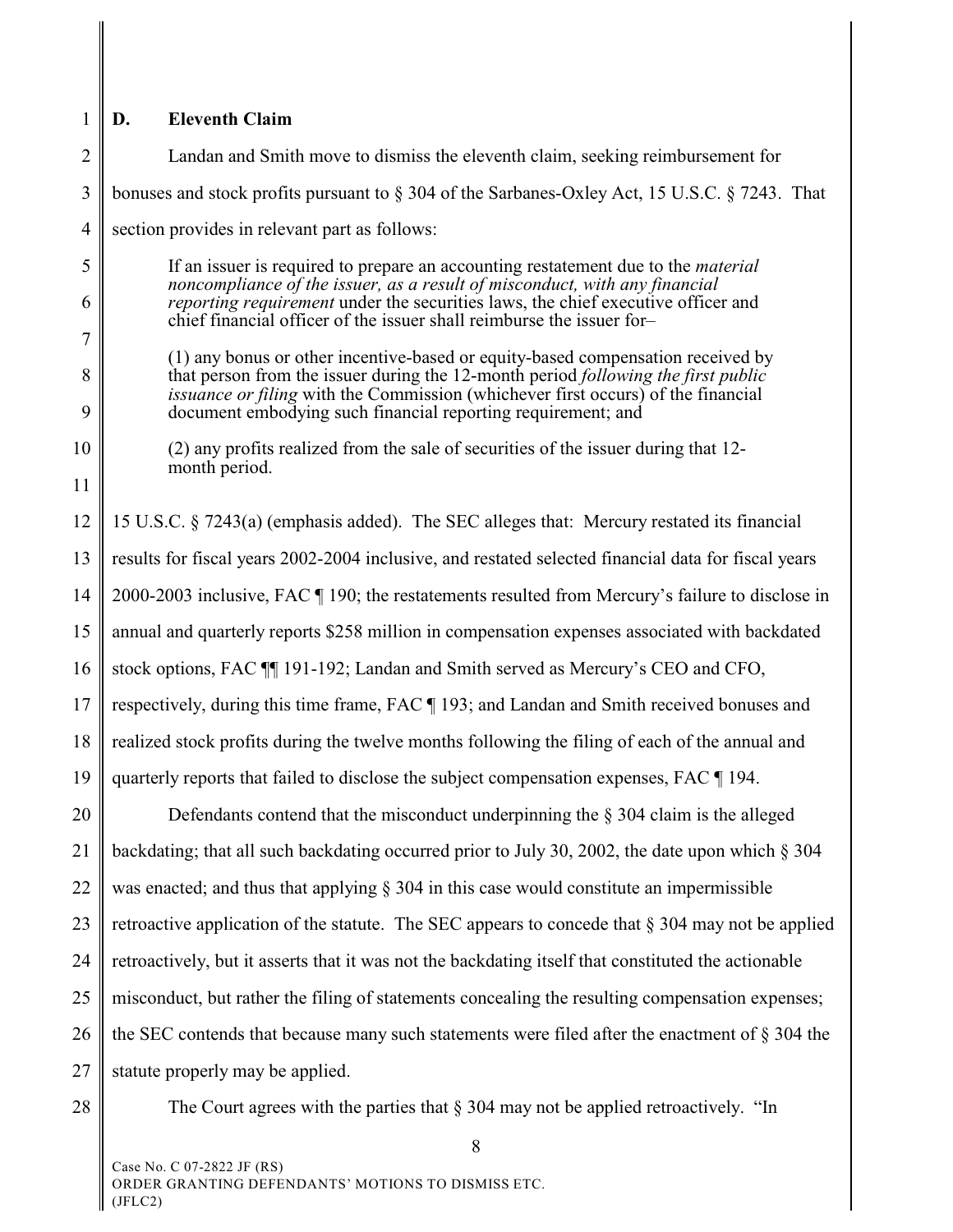1 2 3 4 5 6 7 8 general, our jurisprudence harbors an aversion to retroactivity, grounded in '[e]lementary considerations of fairness.'" *Humetrix, Inc., v. Gemplus S.C.A.*, 268 F.3d 910, 922 (9th Cir. 2001) (quoting *Landgraf v. USI Film Prods.*, 511 U.S. 244, 265 (1994)). "Accordingly, a presumption against retroactive legislation prevails, absent a clear indication from Congress that it intends that new legislation apply retroactively." *Id*. (internal quotation marks and citations omitted). Congress has not expressed an intent that § 304 apply retroactively. See *In re Goodyear Tire & Rubber Co. Derivative Litigation*, 2007 WL 43557, at \*8 (N.D. Ohio 2007) ("Nothing in the text of Section 304 suggests retroactive application of any of its provisions.").

9 10 11 12 13 14 15 16 17 The parties present an interesting question as to what precise conduct would trigger application of § 304 (if indeed it is triggered) in this case. All of the alleged backdating occurred prior to enactment of the Sarbanes-Oxley Act on July 30, 2002. However, numerous annual and quarterly reports concealing the compensation expenses resulting from such backdating were filed after the effective date of the Act. There is no controlling authority directly on point. Based upon the text of the statute, which focuses on whether the company must restate its financials because of material noncompliance with "any financial reporting requirement," the Court agrees with the SEC that it is the filing of the inaccurate annual and quarterly financial reports that triggers application of § 304.

18 19 20 21 22 23 24 25 26 27 28 Defendants argue that this construction reads out of the statute the requirement that the material noncompliance in reporting be the "result of misconduct." Defendants assert that the misconduct in this case is the backdating, which ended before enactment of the Sarbanes-Oxley Act. Defendants argue that because the "misconduct" necessarily occurred prior to enactment of the Sarbanes-Oxley Act, applying § 304 in this case unfairly would impose consequences on conduct that predated the Act. As the SEC points out, however, granting in-the-money stock options is not wrongful in and of itself; it is the failure to record and report the compensation expense associated with the granting of such options that is wrongful. The SEC has alleged that the individual defendants participated in a scheme to defraud the market by concealing the compensation expenses associated with the grant of in-the-money options, and made material misstatements and omissions in 10Ks, quarterly reports, and other public statements designed to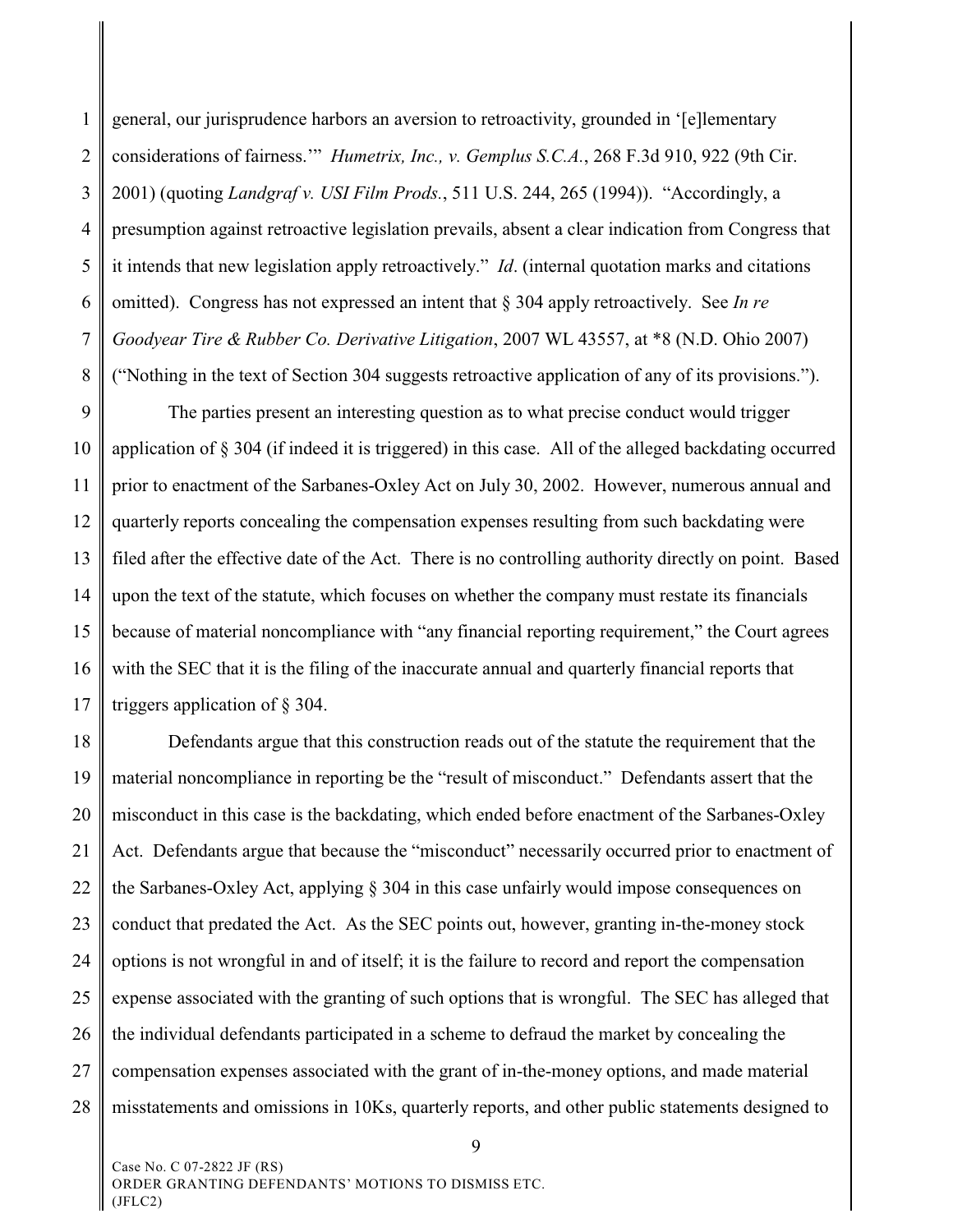1 2 conceal those compensation expenses. Accordingly, the Court concludes that Defendants' retroactivity argument is unavailing.

3 4 5 6 7 8 9 10 11 12 13 14 15 16 17 However, the Court agrees with Defendants that the SEC has not identified adequately "the first public issuance or filing . . . of the financial document embodying such financial reporting requirement." *See* 15 U.S.C. § 7243(a)(1). The statute authorizes recovery of bonuses and stock profits received by the CEO and CFO during the twelve-month period following such "first public issuance or filing." *Id*. Defendants argue persuasively that, with respect to each inthe-money options grant, the "first public issuance or filing" was the quarterly report that should have reflected the compensation expense resulting from the options grant. The last alleged options grant occurred in April 2002. Any compensation expense associated with that options grant should have been reported in the quarterly report for the second quarter of 2002, encompassing April, May, and June 2002. That quarterly report was the August 13, 2002 Form 10-Q. However, the SEC does not allege the August 13, 2002 Form 10-Q as a basis for its § 304 claim. Instead, the SEC alleges that the claim is based upon subsequent filings that also fail to disclose the compensation expense. By definition, none of these subsequent filings is the "first" one. Accordingly, the Court concludes that none of the subsequent filings can support the SEC's § 304 claim.

18 19 20 21 22 23 24 25 The SEC's opposition brief does not respond meaningfully to Defendants' argument based upon the "first public issuance or filing" language, but rather asserts that Landan and Smith are responsible for repayment of all bonuses and stock sales in the year following *each* annual and quarterly financial statement because "the financial impact of the misconduct is not limited to the very first financial statement following the fraud." Opp. at 13. Section 304 imposes the repayment penalty for the year following the "first" filing for which there was a financial reporting requirement, not for a year following "each" filing. Moreover, the statute says nothing about the length of time that the "financial impact" of the misconduct is felt.

26 27 28 At the hearing, counsel for the SEC suggested that the statute's reference to the "first public issuance or filing" of a document refers to the first time *that* document is issued or filed – whether that be published online, in a proxy statement, in a press release, or filed with the SEC –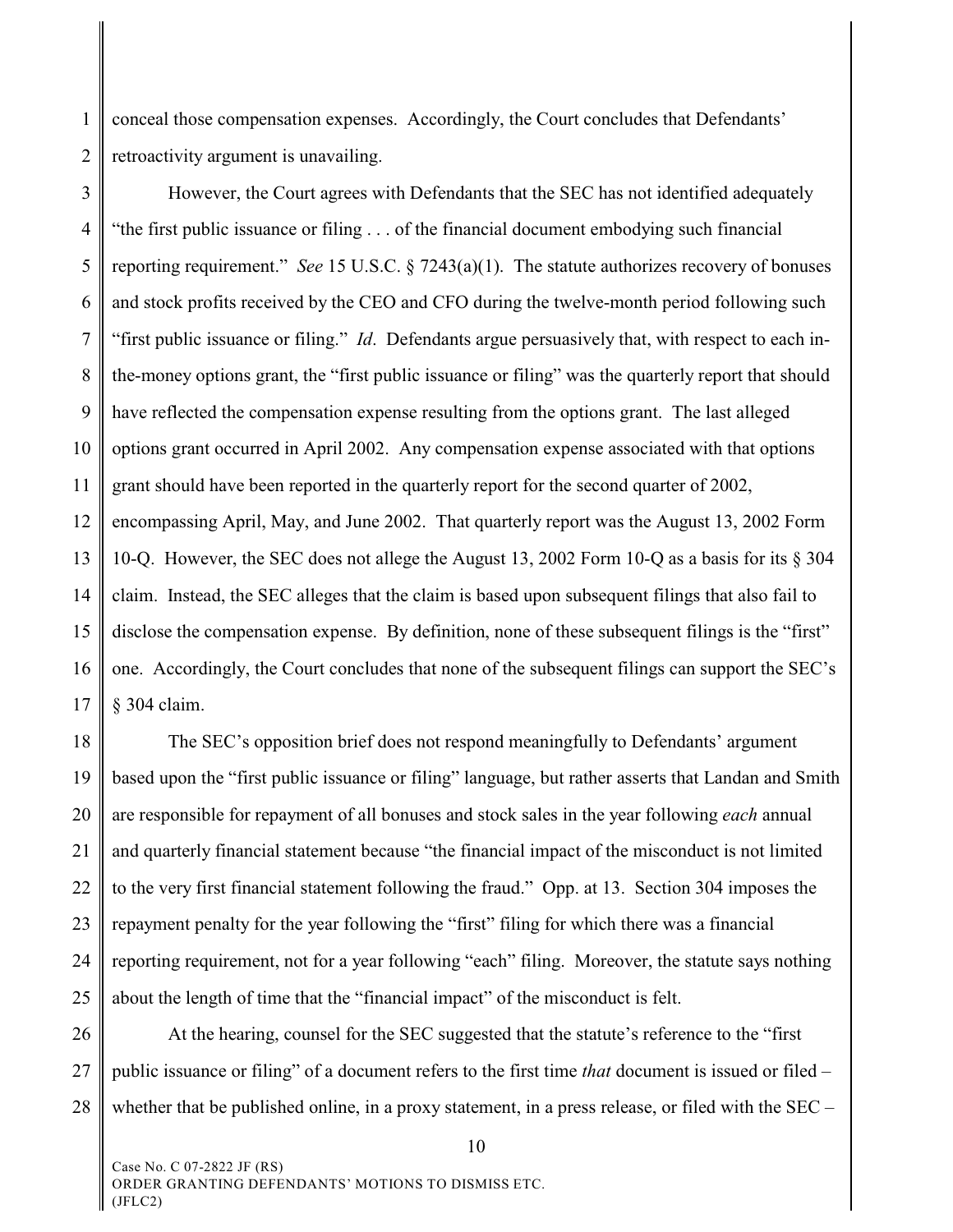1 2 3 4 5 6 7 8 9 10 as distinguished from the subsequent issuances or filings of the document. Under the SEC's reading, there is a new twelve-month period triggered by the filing of *each* such document, the twelve-month period running from the "first" filing of that document. The Court does not find the SEC's reading of the statute to be plausible. However, even if the SEC's reading were one possible reasonable construction of the statutory language, Defendants' reading is at least equally reasonable. Application of the SEC's construction thus would violate Defendants' due process rights. *See County of Suffolk v. First American Real Estate Solutions*, 261 F.3d 179, 195 (2d Cir. 2001) ("Due process requires that before a criminal sanction or significant civil or administrative penalty attaches, an individual must have fair warning of the conduct prohibited by the statute or the regulation that makes such a sanction possible.").

11 12 13 14 15 16 Because the SEC has not identified adequately a "first public issuance or filing" sufficient to identify a twelve-month period for which Landan and Smith are obligated to repay bonuses and stock profits, the eleventh claim is subject to dismissal. Given the facts alleged in the first amended complaint and the Court's construction of § 304, the SEC may not be able to allege a viable claim against Landon or Smith. However, the Court will afford the SEC an opportunity to attempt to do so before dismissing the § 304 claim without leave to amend.

17 **E. Skaer**

18 19 20 21 22 23 With respect to Skaer, the Court previously held that the SEC adequately had alleged claims under§ 17(a) of the Securities Act and § 10(b) of the Exchange Act, and dismissed all remaining claims against her pursuant to Fed. R. Civ. P. 12(b)(6). *See* September 30 Order at 14. Skaer contends that the SEC has not cured the pleading defects identified by the Court in its September 30 Order, and asks the Court to reconsider the adequacy of the SEC's allegations with respect to the  $\S 17(a)$  and  $\S 10(b)$  claims.

24 25 26 27 28 This motion presents a close question. While the Court previously held that the SEC adequately had alleged viable  $\S 17(a)$  and  $\S 10(b)$  claims against all the remaining defendants, and Skaer did not seek reconsideration of the September 30 Order, the Court concludes that Skaer properly may request that the Court revisit the adequacy of the SEC's allegations against her in the context of the FAC. In its September 30 Order, the Court noted that Skaer's role in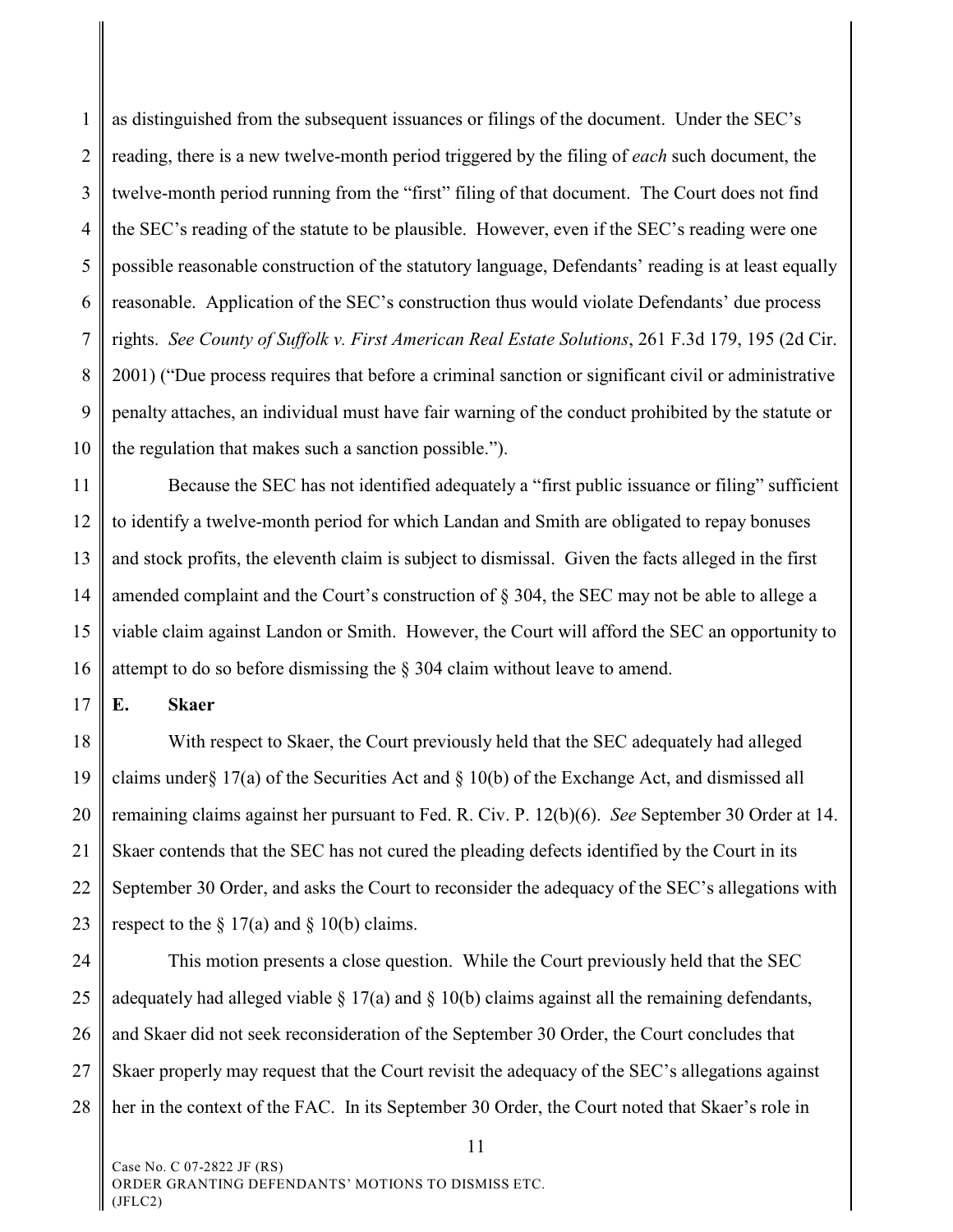1 2 3 4 5 6 7 8 9 10 11 12 13 14 15 16 each of the alleged filings was unclear. The Court permitted the action to go forward as to all the remaining defendants, but as to Skaer noted that "[b]ecause she is not alleged to have signed any of the filings, but rather to have assisted in their drafting and preparation, specificity regarding her conduct is particularly important." September 30 Order at 11. The SEC had the benefit of more than an additional year of discovery between the filing of its original complaint and the operative FAC, but the allegations regarding Skaer remain quite vague. At the hearing, counsel for the SEC conceded that Skaer is alleged to have been involved in only three of the forty-five grants alleged in the complaint, but resisted the suggestion that her liability (if any) should be limited to those three transactions. Having reviewed the SAC as well as the transcript of the oral arguments presented at the hearing, the Court presently is uncertain as to the precise scope of the allegations against Skaer. Rather than attempt to excise portions of the SAC as requested in Skaer's alternative motion to strike, the Court will dismiss all claims against Skaer with directions to the SEC to be as clear as possible regarding Skaer's involvement in the alleged scheme when repleading. **IV. ALTERNATIVE MOTIONS**

17 18 In light of its disposition of Landan's motion to dismiss, the Court need not reach his alternative motion for more definite statement pursuant to Fed. R. Civ. P. 12(e). Similarly, the Court need not reach Skaer's alternative motion to strike pursuant to Fed. R. Civ. P. 12(f).

20 21 22 23 24 25 26 27 28 // // // // //

19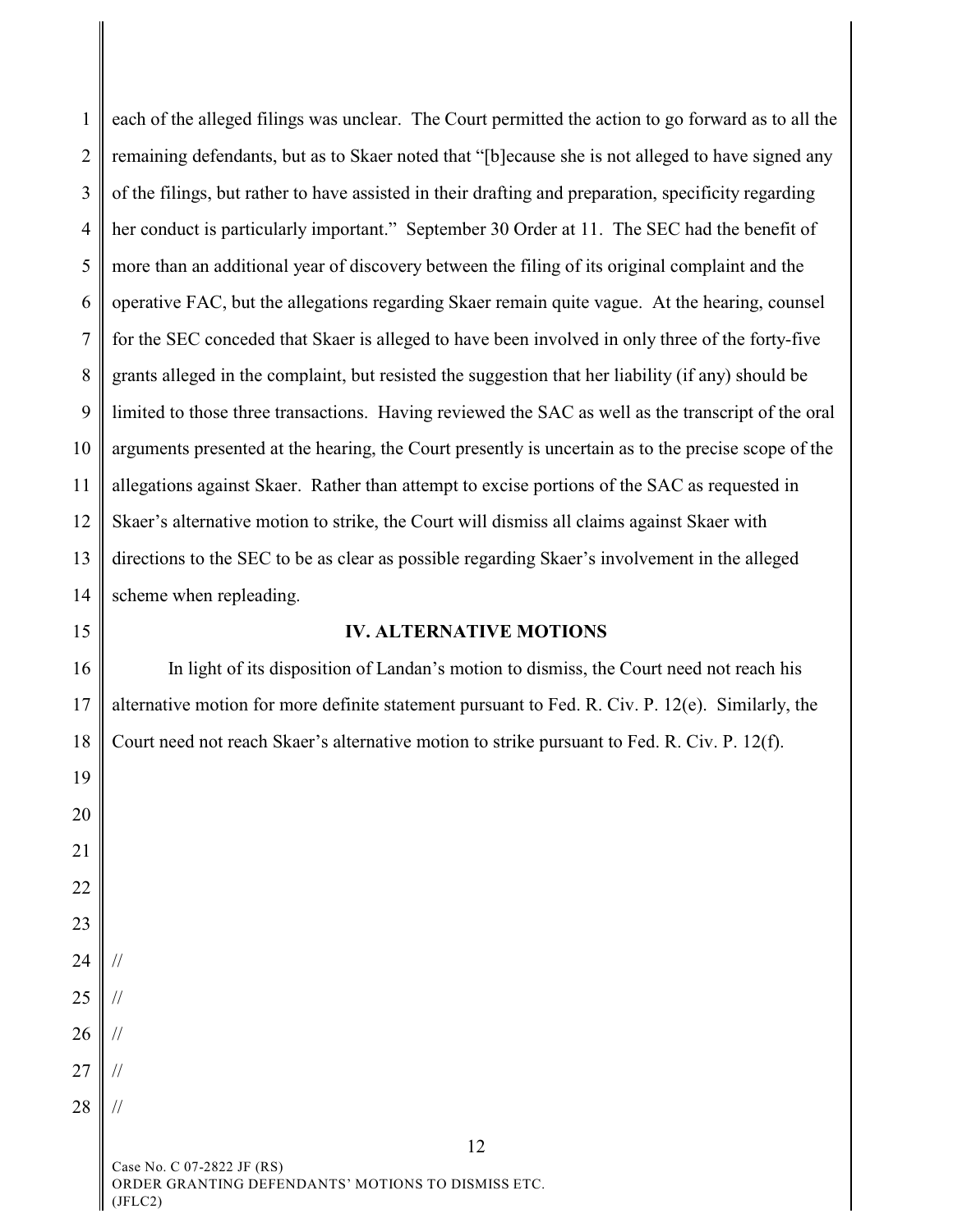| $\mathbf{1}$        |                                                                                             | <b>V. ORDER</b>                                                                                                                                                          |  |
|---------------------|---------------------------------------------------------------------------------------------|--------------------------------------------------------------------------------------------------------------------------------------------------------------------------|--|
| $\overline{2}$<br>3 | (1)                                                                                         | Landan's motion to dismiss the ninth and eleventh claims is GRANTED WITH<br>LEAVE TO AMEND, and his alternative motion for more definite statement is<br>DENIED AS MOOT; |  |
| $\overline{4}$      | (2)                                                                                         | Smith's motion to dismiss the ninth, tenth, and eleventh claims is GRANTED<br>WITH LEAVE TO AMEND;                                                                       |  |
| 5                   | (3)                                                                                         | Skaer's motion to dismiss is GRANTED WITH LEAVE TO AMEND, and her                                                                                                        |  |
| 6                   |                                                                                             | alternative motion to strike is DENIED AS MOOT; and                                                                                                                      |  |
| $\overline{7}$      | (4)                                                                                         | Any amended complaint shall be filed within thirty (30) days of the date of this<br>order.                                                                               |  |
| 8                   |                                                                                             |                                                                                                                                                                          |  |
| 9                   |                                                                                             |                                                                                                                                                                          |  |
| 10                  |                                                                                             |                                                                                                                                                                          |  |
| 11                  |                                                                                             |                                                                                                                                                                          |  |
| 12<br>13            |                                                                                             |                                                                                                                                                                          |  |
| 14                  | DATED: 9/15/2009                                                                            |                                                                                                                                                                          |  |
| 15                  |                                                                                             | Y FOGE<br><b>JER</b><br>Un States District Judge                                                                                                                         |  |
| 16                  |                                                                                             |                                                                                                                                                                          |  |
| 17                  |                                                                                             |                                                                                                                                                                          |  |
| 18                  |                                                                                             |                                                                                                                                                                          |  |
| 19                  |                                                                                             |                                                                                                                                                                          |  |
| 20                  |                                                                                             |                                                                                                                                                                          |  |
| 21                  |                                                                                             |                                                                                                                                                                          |  |
| 22                  |                                                                                             |                                                                                                                                                                          |  |
| 23                  |                                                                                             |                                                                                                                                                                          |  |
| 24                  |                                                                                             |                                                                                                                                                                          |  |
| 25                  |                                                                                             |                                                                                                                                                                          |  |
| 26                  |                                                                                             |                                                                                                                                                                          |  |
| 27                  |                                                                                             |                                                                                                                                                                          |  |
| 28                  |                                                                                             |                                                                                                                                                                          |  |
|                     |                                                                                             | 13                                                                                                                                                                       |  |
|                     | Case No. C 07-2822 JF (RS)<br>ORDER GRANTING DEFENDANTS' MOTIONS TO DISMISS ETC.<br>(JELC2) |                                                                                                                                                                          |  |